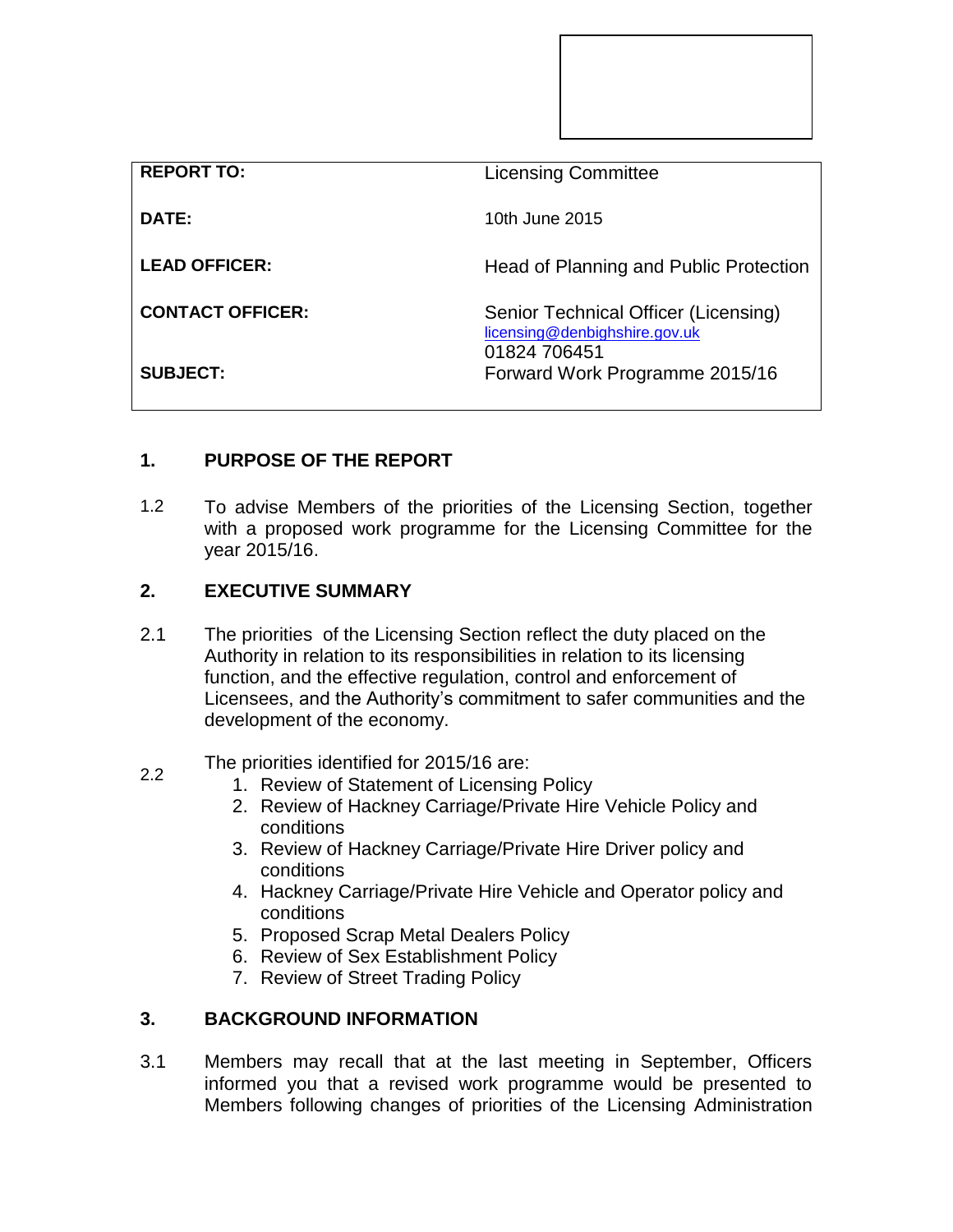Section. The priorities that have been identified have a realistic timeframe for Officers to adhere to.

3.2 **Hackney Carriage /Private Hire Driver policy and conditions Review** To place a report before Members detailing the criteria that all new applicants for a licence to drive a hackney carriage and private hire vehicle must meet and to ask Members to consider whether any amendments are necessary in order to improve the standard of licensed drivers, with particular emphasis on ensuring the appropriate measures are in place to address the protection of children and vulnerable adults.

## 3.3 **Hackney Carriage/Private Hire Vehicle and Operator policy and conditions review**

To place a report before Members detailing the criteria that all new and renewal applicants for a hackney carriage and private hire vehicle licence and Private hire operator licence must meet and to ask Members to consider whether any amendments are necessary in order to improve the standards of vehicles and operators, with particular emphasis on ensuring that appropriate measures are in place to address the safety of the traveling public.

#### 3.4 **Review of Street Trading Policy**

To place a report and revised policy before Members detailing the criteria for all new and renewal applicants to follow and to ask Members to consider the proposed amendments in the regime for better regulation and support of Street Trading in the County.

#### 3.5 **Review of Sex Establishment Policy**

To place a report before Members detailing the criteria that all new and renewal applicants for a Sex Establishment licence must meet and to also consider incorporating Section 27 of the Policing and Crime Act 2009 which reclassifies lap dancing clubs as sexual entertainment venues and gives local authorities the power to regulate such venues as sex establishments under Schedule 3 of the Local Government (Miscellaneous Provisions) Act 1982.

#### 3.6 **Proposed Scrap Metal Dealers Policy**

To place a report and draft policy before Members dealing a criteria that all new and renewal applicants for a Scrap Metal Dealers licence must meet. The proposed policy will set out administrative, compliance and enforcement requirements to aide Officers and licence holders.

#### 3.7 **Review of Statement of Licensing Policy**

To place a report before Members detailing the requirements to review the Statement of Licensing Policy as required by the Licensing Act 2003